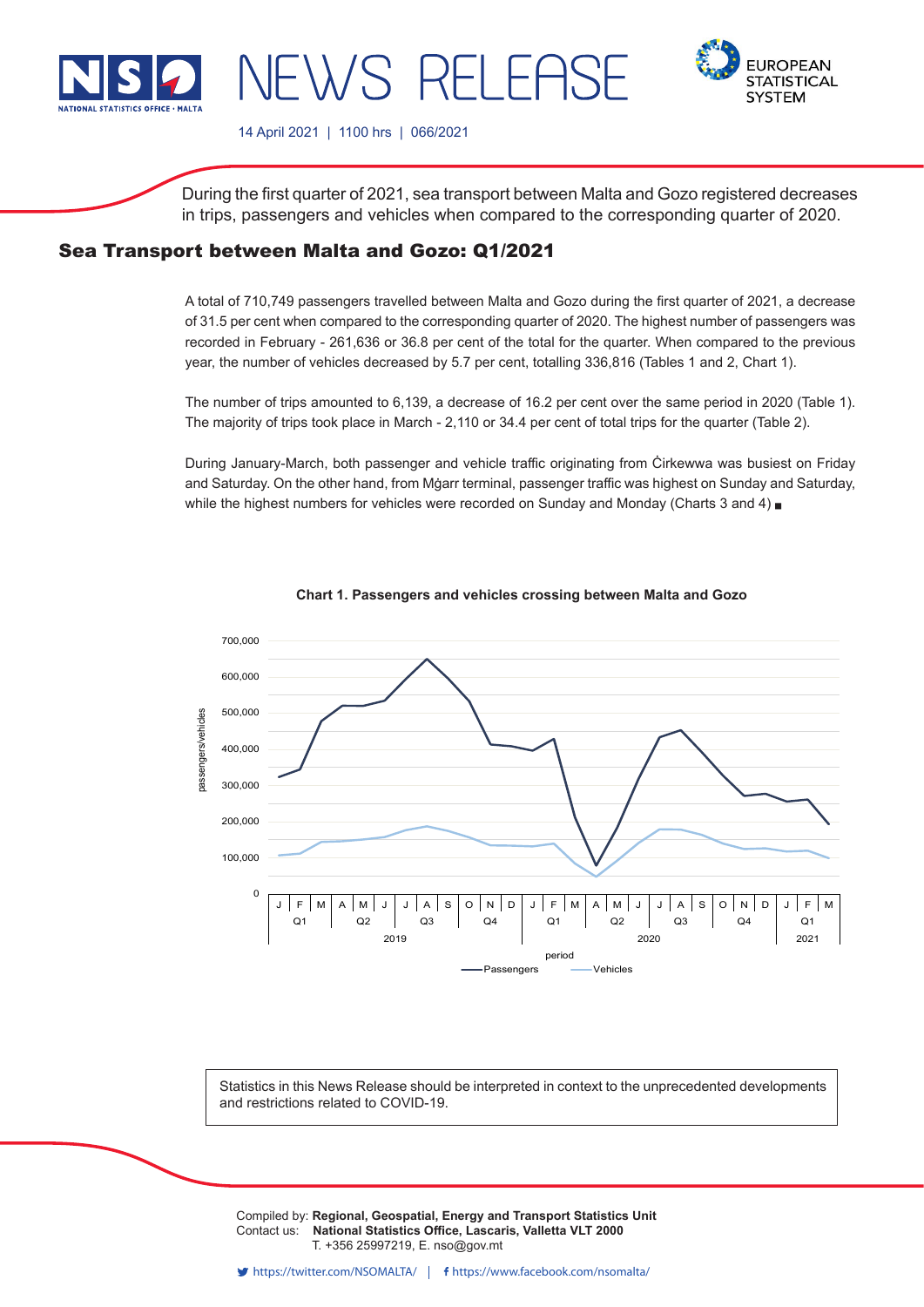|                   | Quarter        | 2019      | 2020      | 2021    | Change     | Percentage<br>change |  |
|-------------------|----------------|-----------|-----------|---------|------------|----------------------|--|
|                   |                |           |           |         | 2021/2020  | 2021/2020            |  |
| <b>Trips</b>      | Q1             | 5,449     | 7,324     | 6,139   | $-1,185$   | $-16.2$              |  |
|                   | Q2             | 6,289     | 5,334     |         |            |                      |  |
|                   | Q3             | 8,240     | 8,300     |         |            |                      |  |
|                   | Q4             | 7,653     | 8,094     |         |            |                      |  |
|                   | <b>Total</b>   | 27,631    | 29,052    |         |            |                      |  |
| <b>Vehicles</b>   | Q <sub>1</sub> | 363,460   | 356,997   | 336,816 | $-20,181$  | $-5.7$               |  |
|                   | Q2             | 454,818   | 282,446   |         |            |                      |  |
|                   | Q <sub>3</sub> | 538,864   | 521,914   |         |            |                      |  |
|                   | Q4             | 425,767   | 390,781   |         |            |                      |  |
|                   | <b>Total</b>   | 1,782,909 | 1,552,138 |         |            |                      |  |
| <b>Passengers</b> | Q1             | 1,146,490 | 1,038,142 | 710,749 | $-327,393$ | $-31.5$              |  |
|                   | Q2             | 1,575,472 | 581,311   |         |            |                      |  |
|                   | Q3             | 1,840,575 | 1,278,474 |         |            |                      |  |
|                   | Q4             | 1,355,243 | 876,054   |         |            |                      |  |
|                   | <b>Total</b>   | 5,917,780 | 3,773,981 |         |            |                      |  |

## **Table 1. Sea transport between Malta and Gozo by quarter**

**Chart 2. Passengers and vehicles to and from Malta and Gozo: January-March**

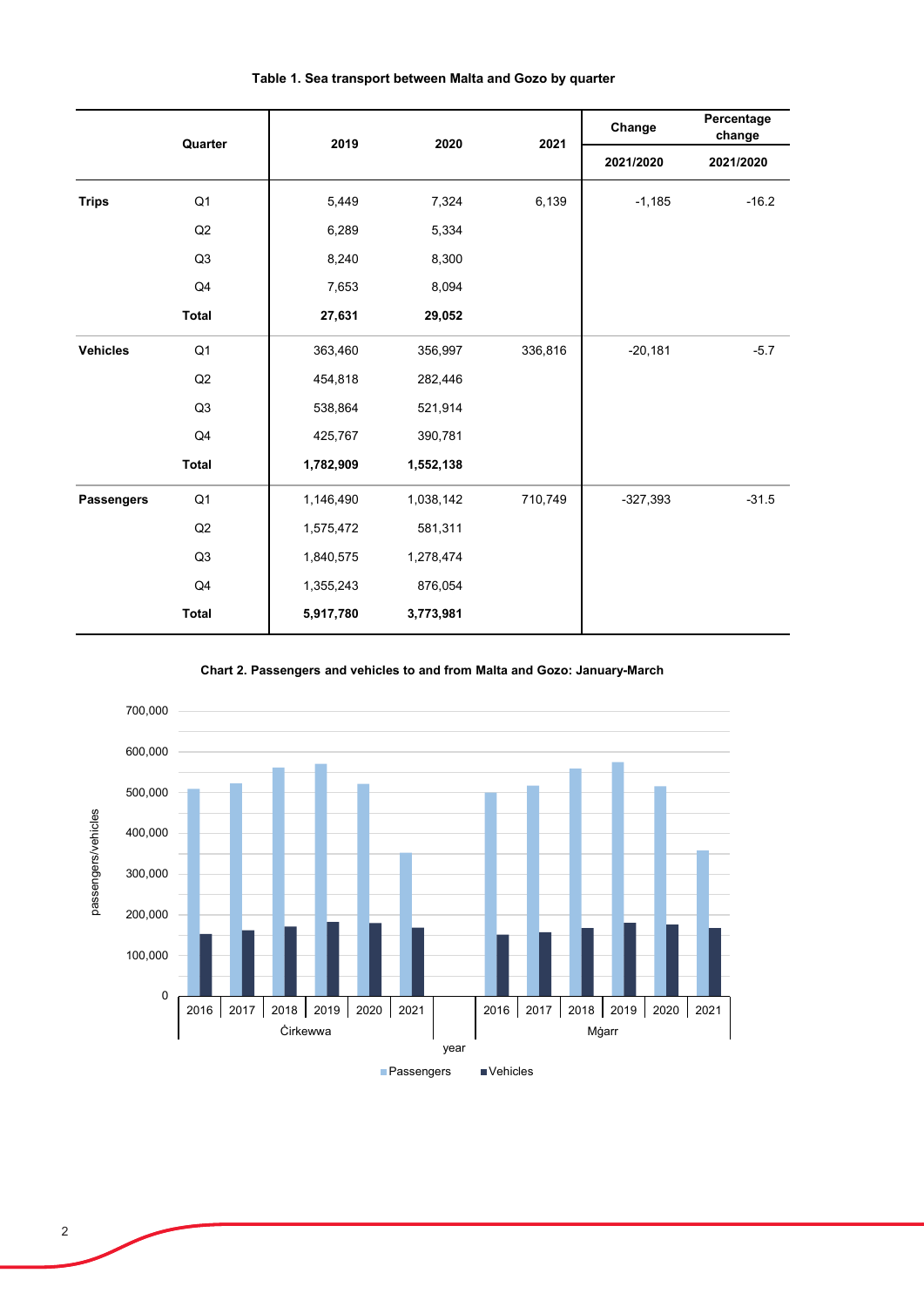|                   | <b>Month</b> | 2019      | 2020      | 2021    | Change     | Percentage<br>change |
|-------------------|--------------|-----------|-----------|---------|------------|----------------------|
|                   |              |           |           |         | 2021/2020  | 2021/2020            |
| <b>Trips</b>      | January      | 1,739     | 2,454     | 2,090   | $-364$     | $-14.8$              |
|                   | February     | 1,676     | 2,494     | 1,939   | $-555$     | $-22.3$              |
|                   | March        | 2,034     | 2,376     | 2,110   | $-266$     | $-11.2$              |
|                   | April        | 1,957     | 1,534     |         |            |                      |
|                   | May          | 2,014     | 1,664     |         |            |                      |
|                   | June         | 2,318     | 2,136     |         |            |                      |
|                   | July         | 2,716     | 2,790     |         |            |                      |
|                   | August       | 2,802     | 2,788     |         |            |                      |
|                   | September    | 2,722     | 2,722     |         |            |                      |
|                   | October      | 2,712     | 2,760     |         |            |                      |
|                   | November     | 2,421     | 2,642     |         |            |                      |
|                   | December     | 2,520     | 2,692     |         |            |                      |
|                   | <b>Total</b> | 27,631    | 29,052    |         |            |                      |
| <b>Vehicles</b>   | January      | 107,174   | 132,191   | 117,519 | $-14,672$  | $-11.1$              |
|                   | February     | 112,014   | 139,905   | 119,878 | $-20,027$  | $-14.3$              |
|                   | March        | 144,272   | 84,901    | 99,419  | 14,518     | 17.1                 |
|                   | April        | 146,216   | 47,805    |         |            |                      |
|                   | May          | 150,984   | 93,064    |         |            |                      |
|                   | June         | 157,618   | 141,577   |         |            |                      |
|                   | July         | 176,767   | 179,425   |         |            |                      |
|                   | August       | 187,536   | 178,527   |         |            |                      |
|                   | September    | 174,561   | 163,962   |         |            |                      |
|                   | October      | 157,109   | 139,860   |         |            |                      |
|                   | November     | 134,764   | 124,499   |         |            |                      |
|                   | December     | 133,894   | 126,422   |         |            |                      |
|                   | <b>Total</b> | 1,782,909 | 1,552,138 |         |            |                      |
| <b>Passengers</b> | January      | 323,772   | 396,542   | 255,979 | $-140,563$ | $-35.4$              |
|                   | February     | 344,773   | 429,259   | 261,636 | $-167,623$ | $-39.0$              |
|                   | March        | 477,945   | 212,341   | 193,134 | $-19,207$  | $-9.0$               |
|                   | April        | 520,755   | 78,407    |         |            |                      |
|                   | May          | 520,284   | 184,082   |         |            |                      |
|                   | June         | 534,433   | 318,822   |         |            |                      |
|                   | July         | 594,610   | 433,455   |         |            |                      |
|                   | August       | 649,878   | 452,929   |         |            |                      |
|                   | September    | 596,087   | 392,090   |         |            |                      |
|                   | October      | 533,020   | 327,214   |         |            |                      |
|                   | November     | 413,684   | 271,499   |         |            |                      |
|                   | December     | 408,539   | 277,341   |         |            |                      |
|                   | <b>Total</b> | 5,917,780 | 3,773,981 |         |            |                      |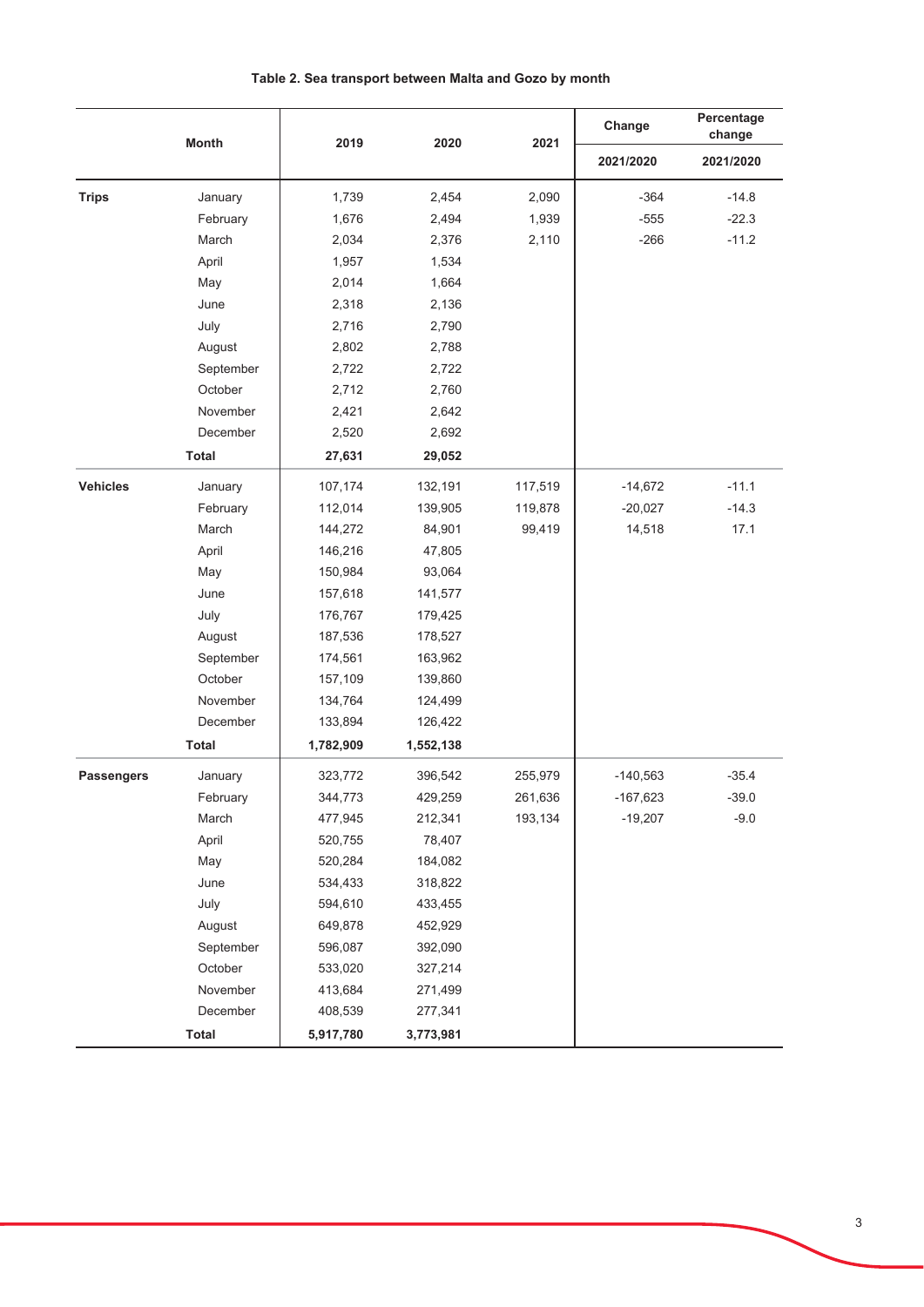|                 | Month        | Cirkewwa - Mgarr |         | Change    | Percentage<br>change | Mġarr - Cirkewwa |         | Change    | Percentage<br>change |
|-----------------|--------------|------------------|---------|-----------|----------------------|------------------|---------|-----------|----------------------|
|                 |              | 2020             | 2021    | 2021/2020 | 2021/2020            | 2020             | 2021    | 2021/2020 | 2021/2020            |
| <b>Trips</b>    | January      | 1,227            | 1,045   | $-182$    | $-14.8$              | 1,227            | 1,045   | $-182$    | $-14.8$              |
|                 | February     | 1,249            | 969     | $-280$    | $-22.4$              | 1,245            | 970     | $-275$    | $-22.1$              |
|                 | March        | 1,187            | 1,055   | $-132$    | $-11.1$              | 1,189            | 1,055   | $-134$    | $-11.3$              |
|                 | April        | 766              |         |           |                      | 768              |         |           |                      |
|                 | May          | 832              |         |           |                      | 832              |         |           |                      |
|                 | June         | 1,068            |         |           |                      | 1,068            |         |           |                      |
|                 | July         | 1,395            |         |           |                      | 1,395            |         |           |                      |
|                 | August       | 1,394            |         |           |                      | 1,394            |         |           |                      |
|                 | September    | 1,361            |         |           |                      | 1,361            |         |           |                      |
|                 | October      | 1,380            |         |           |                      | 1,380            |         |           |                      |
|                 | November     | 1,321            |         |           |                      | 1,321            |         |           |                      |
|                 | December     | 1,346            |         |           |                      | 1,346            |         |           |                      |
|                 | <b>Total</b> | 14,526           |         |           |                      | 14,526           |         |           |                      |
| <b>Vehicles</b> | January      | 66,433           | 57,777  | $-8,656$  | $-13.0$              | 65,758           | 59,742  | $-6,016$  | $-9.1$               |
|                 | February     | 71,525           | 60,569  | $-10,956$ | $-15.3$              | 68,380           | 59,309  | $-9,071$  | $-13.3$              |
|                 | March        | 42,265           | 50,526  | 8,261     | 19.5                 | 42,636           | 48,893  | 6,257     | 14.7                 |
|                 | April        | 24,238           |         |           |                      | 23,567           |         |           |                      |
|                 | May          | 47,477           |         |           |                      | 45,587           |         |           |                      |
|                 | June         | 71,934           |         |           |                      | 69,643           |         |           |                      |
|                 | July         | 93,028           |         |           |                      | 86,397           |         |           |                      |
|                 | August       | 89,296           |         |           |                      | 89,231           |         |           |                      |
|                 | September    | 81,801           |         |           |                      | 82,161           |         |           |                      |
|                 | October      | 71,481           |         |           |                      | 68,379           |         |           |                      |
|                 | November     | 60,877           |         |           |                      | 63,622           |         |           |                      |
|                 | December     | 65,450           |         |           |                      | 60,972           |         |           |                      |
|                 | Total        | 785,805          |         |           |                      | 766,333          |         |           |                      |
| Passengers      | January      | 199,295          | 124,175 | $-75,120$ | $-37.7$              | 197,247          | 131,804 | $-65,443$ | $-33.2$              |
|                 | February     | 217,473          | 131,298 | $-86,175$ | $-39.6$              | 211,786          | 130,338 | $-81,448$ | $-38.5$              |
|                 | March        | 105,273          | 97,122  | $-8,151$  | $-7.7$               | 107,068          | 96,012  | $-11,056$ | $-10.3$              |
|                 | April        | 39,831           |         |           |                      | 38,576           |         |           |                      |
|                 | May          | 92,580           |         |           |                      | 91,502           |         |           |                      |
|                 | June         | 159,891          |         |           |                      | 158,931          |         |           |                      |
|                 | July         | 218,756          |         |           |                      | 214,699          |         |           |                      |
|                 | August       | 220,719          |         |           |                      | 232,210          |         |           |                      |
|                 | September    | 192,493          |         |           |                      | 199,597          |         |           |                      |
|                 | October      | 164,461          |         |           |                      | 162,753          |         |           |                      |
|                 | November     | 130,497          |         |           |                      | 141,002          |         |           |                      |
|                 | December     | 140,308          |         |           |                      | 137,033          |         |           |                      |
|                 | <b>Total</b> | 1,881,577        |         |           |                      | 1,892,404        |         |           |                      |

**Table 3. Sea transport to and from Malta and Gozo by month**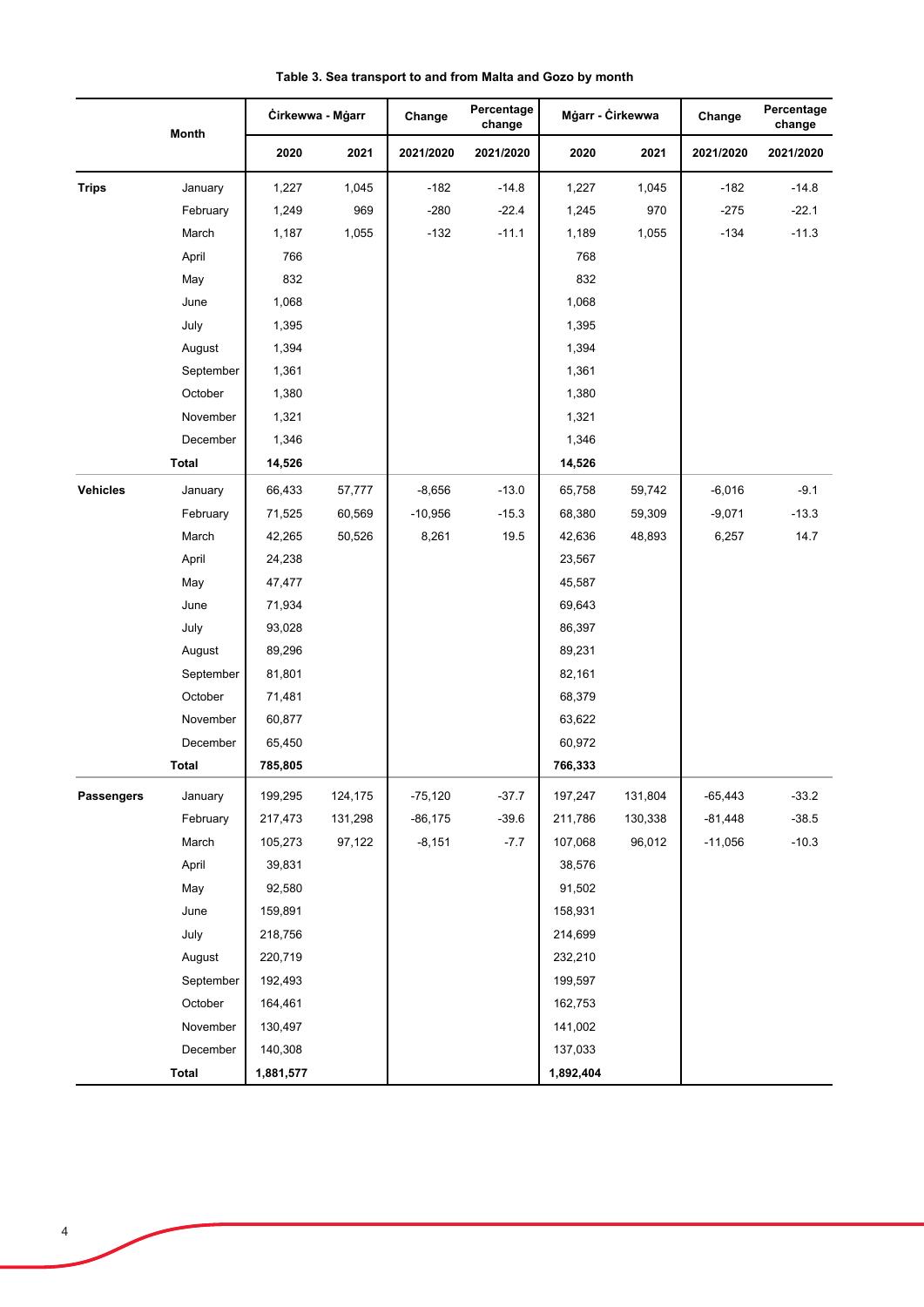|                   | Day of the week | January-March |           |         | Change     | Percentage<br>change |
|-------------------|-----------------|---------------|-----------|---------|------------|----------------------|
|                   |                 | 2019          | 2020      | 2021    | 2021/2020  | 2021/2020            |
| <b>Trips</b>      | Monday          | 710           | 1,012     | 862     | $-150$     | $-14.8$              |
|                   | Tuesday         | 774           | 1,002     | 877     | $-125$     | $-12.5$              |
|                   | Wednesday       | 757           | 1,025     | 885     | $-140$     | $-13.7$              |
|                   | Thursday        | 762           | 1,051     | 809     | $-242$     | $-23.0$              |
|                   | Friday          | 818           | 1,114     | 960     | $-154$     | $-13.8$              |
|                   | Saturday        | 750           | 1,028     | 788     | $-240$     | $-23.3$              |
|                   | Sunday          | 878           | 1,092     | 958     | $-134$     | $-12.3$              |
|                   | Total           | 5,449         | 7,324     | 6,139   | $-1,185$   | $-16.2$              |
| <b>Vehicles</b>   | Monday          | 46,750        | 48,258    | 44,158  | $-4,100$   | $-8.5$               |
|                   | Tuesday         | 49,150        | 44,203    | 45,938  | 1,735      | 3.9                  |
|                   | Wednesday       | 48,512        | 46,828    | 46,580  | $-248$     | $-0.5$               |
|                   | Thursday        | 49,127        | 51,511    | 44,754  | $-6,757$   | $-13.1$              |
|                   | Friday          | 57,833        | 59,587    | 54,854  | $-4,733$   | $-7.9$               |
|                   | Saturday        | 53,338        | 52,253    | 51,095  | $-1,158$   | $-2.2$               |
|                   | Sunday          | 58,750        | 54,357    | 49,437  | $-4,920$   | $-9.1$               |
|                   | Total           | 363,460       | 356,997   | 336,816 | $-20,181$  | $-5.7$               |
| <b>Passengers</b> | Monday          | 141,915       | 135,583   | 88,085  | $-47,498$  | $-35.0$              |
|                   | Tuesday         | 147,649       | 117,484   | 91,224  | $-26,260$  | $-22.4$              |
|                   | Wednesday       | 148,152       | 133,624   | 95,368  | $-38,256$  | $-28.6$              |
|                   | Thursday        | 148,692       | 152,398   | 88,095  | $-64,303$  | $-42.2$              |
|                   | Friday          | 179,425       | 168,113   | 113,493 | $-54,620$  | $-32.5$              |
|                   | Saturday        | 182,806       | 159,454   | 115,388 | $-44,066$  | $-27.6$              |
|                   | Sunday          | 197,851       | 171,486   | 119,096 | $-52,390$  | $-30.6$              |
|                   | <b>Total</b>    | 1,146,490     | 1,038,142 | 710,749 | $-327,393$ | $-31.5$              |

## Table 4. Sea transport between Malta and Gozo by day of the week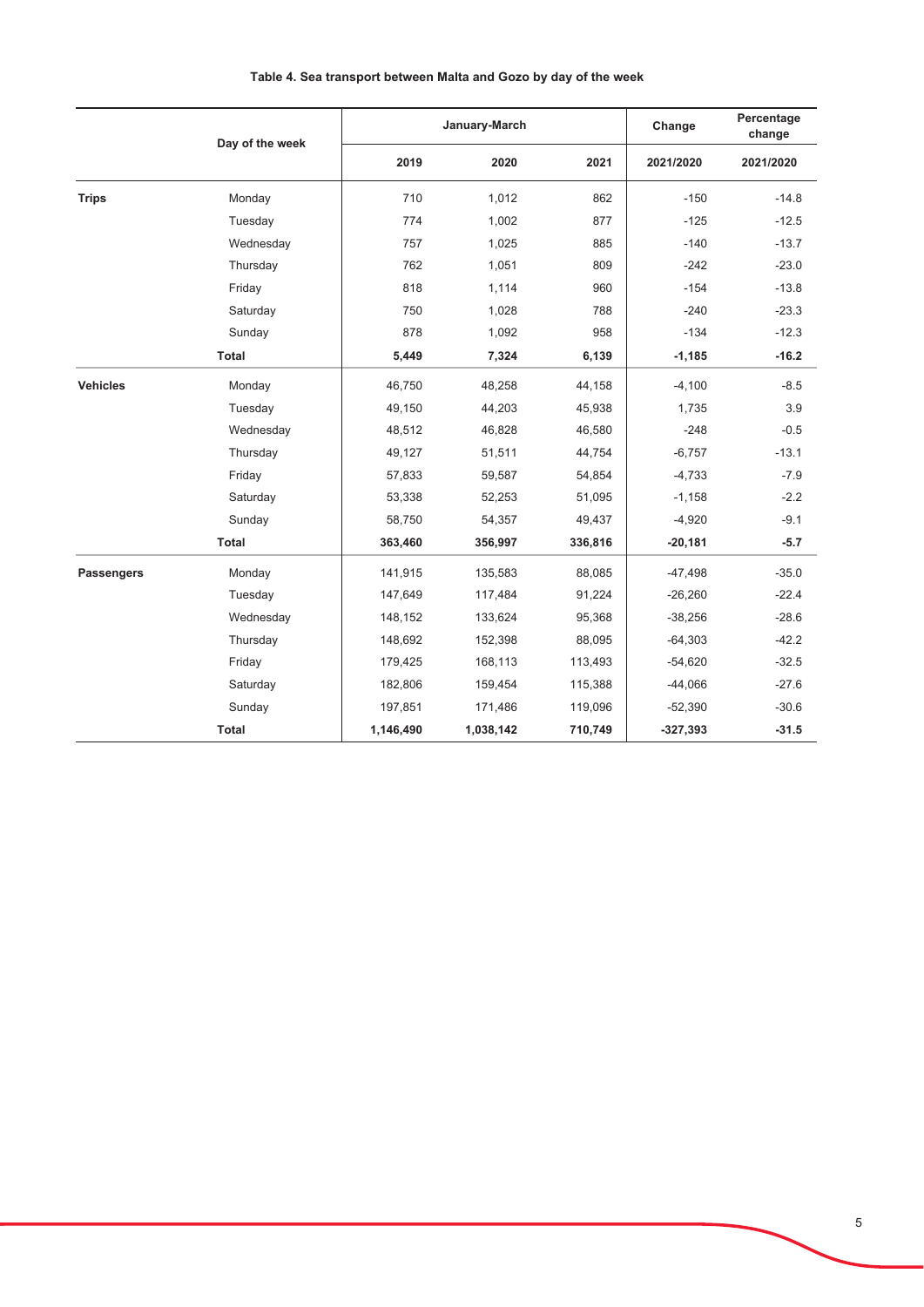

### **Chart 3. Vehicles to and from Malta and Gozo by day of the week: January-March**



**Chart 4. Passengers to and from Malta and Gozo by day of the week: January-March**